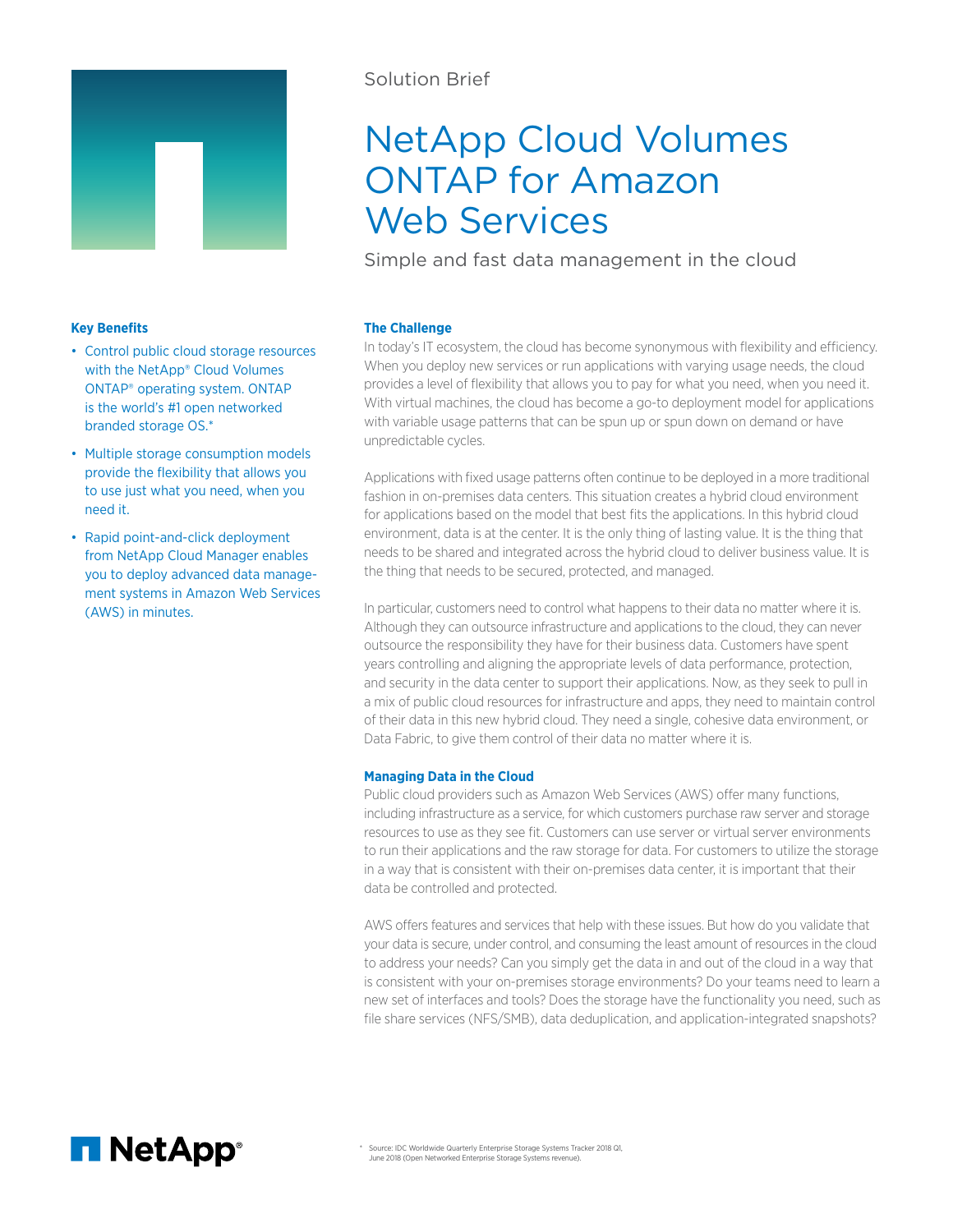

Figure 1) NetApp Cloud Volumes ONTAP for AWS.

#### **NetApp Cloud Volumes ONTAP for AWS**

NetApp Cloud Volumes ONTAP (formerly ONTAP Cloud) data management software delivers control, protection, and efficiency to your data with the flexibility of the cloud. Cloud Volumes ONTAP is a software-only data management service built on the NetApp ONTAP storage operating system, providing you with a superior universal storage platform that addresses your cloud data needs. Having the same storage operating system in the cloud and on your premises brings you the value of a Data Fabric without having to train your IT staff in all-new methods to manage your data.

Cloud Volumes ONTAP provides a data storage solution that fits many different customer requirements. These requirements range from disaster recovery, development, and test environments to critical applications that require highly available nondisruptive operation, such as production business applications and file services using NFS and SMB. Cloud Volumes ONTAP is deployed and managed from NetApp Cloud Manager as a software-only solution on Amazon EC2 compute instances managing Amazon EBS storage. This capability enables customers to build a virtual storage solution directly on Amazon resources.

Building your cloud storage environment on Cloud Volumes ONTAP provides advanced data management features for your cloud storage. ONTAP allows you to provision both NAS and SAN storage for your application environment with SMB, NFS, and iSCSI support. You also get zero-impact NetApp Snapshot™ copies that provide near-instantaneous point-in-time backup and recovery copies of your data without consuming additional storage resources or affecting your application performance.

In addition, you minimize your storage footprint and cloud resources spend with storage efficiency features such as data deduplication and data compression that can act on your primary data. With the NetApp SnapManager® tool suite, you get application consistency with those Snapshot copies. On top of all the local storage features, ONTAP provides #1 storage replication NetApp SnapMirror® technology. This technology brings your hybrid cloud together by tying your on-premises AFF and FAS storage to your Cloud Volumes ONTAP environment.

In the cloud, your data physically sits on third-party storage, and to address security concerns, Cloud Volumes ONTAP supports multiple methods for protecting your data. You can use AWS storage encryption and take advantage of AWS encryption key management services. If you are looking for a more secure option, Cloud Volumes ONTAP can manage encryption of your data. Doing so gives you an additional level of protection because you can own and manage the encryption keys outside of the cloud.

#### **NetApp Cloud Manager**

The cloud is often a new environment for many enterprises, and as you find a way to simplify your cloud resource usage, it is important to have tools available to enhance the experience. Cloud Manager software is a centralized management environment for your ONTAP software-based hybrid cloud storage environment, including the Cloud Volumes ONTAP, AFF, and FAS storage systems. Cloud Manager is the deployment environment for Cloud Volumes ONTAP and provides installation, resource assignment, and provisioning of data.

Cloud Manager provides day-to-day management activities for your Data Fabric endpoints and can automate your data movement to and from AWS. Cloud Manager integrates seamlessly with your cloud environment, allowing you to insert credentials that enable Cloud Manager to gather the resources you need to meet your storage requirements. With visibility into the resources consumed by each instance, Cloud Manager monitors and provides valuable feedback to the administrator about the cost of resources over time. This information helps you to decide when to move workloads to the most cost-efficient environment.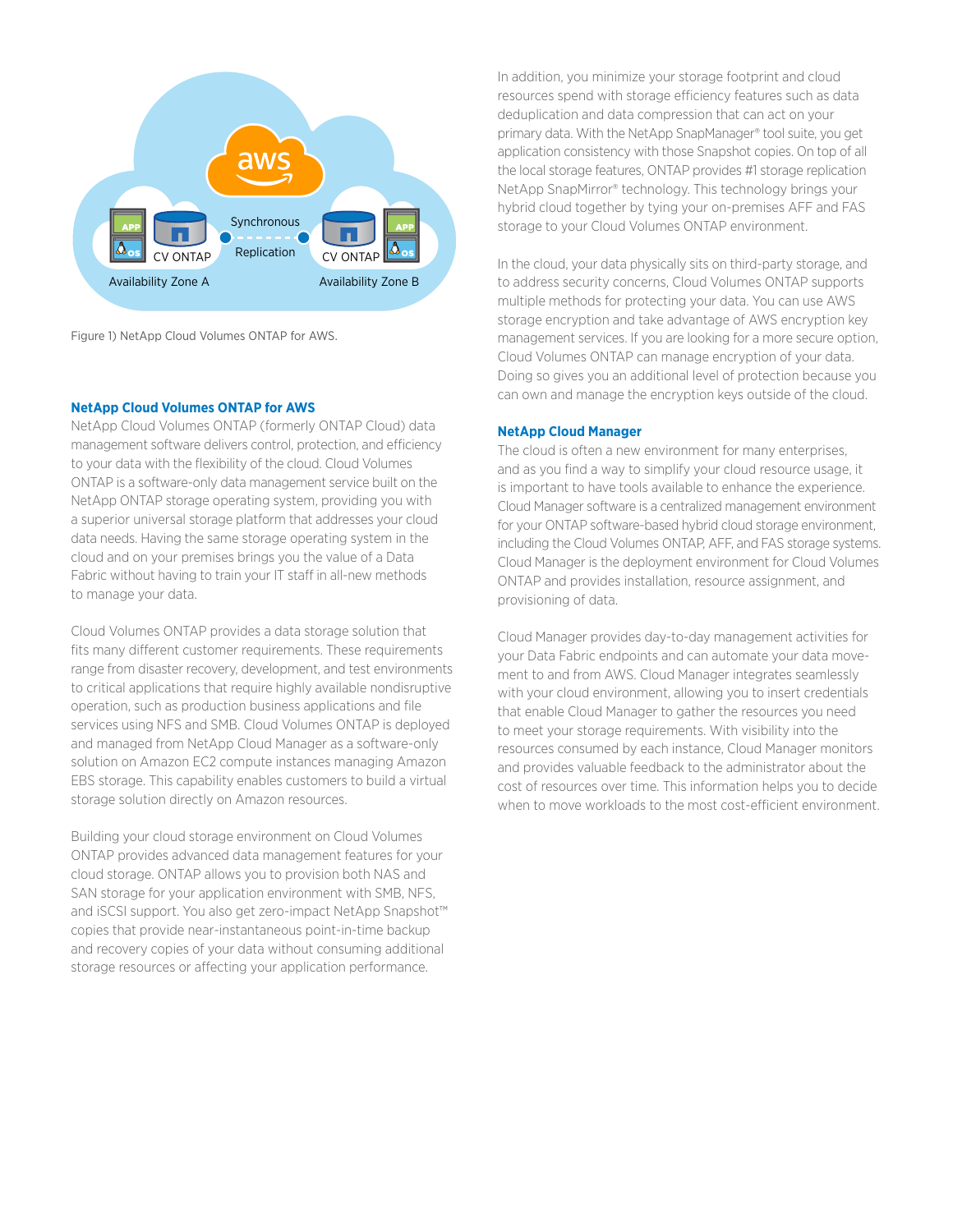

Figure 2) NetApp Cloud Manager.

#### **Cloud Manager Key Features**

- Simplifies configuration and deployment of Cloud Volumes ONTAP
- Provides central point of control for all Cloud Volumes ONTAP instances
- Automates data movement between your premises and AWS
- Provides cost monitoring of your AWS cloud storage resources
- Eases license and entitlement management
- Facilitates hybrid environments that include Cloud Volumes ONTAP, AFF, and FAS storage systems

### **Consumption Models**

In addition to the features that Cloud Volumes ONTAP offers, there are two consumption methods: pay as you go and subscription. Pay as you go is purchased directly from your AWS account and is charged either on an hourly basis or annually. The subscription model is a license purchased from NetApp that follows the Amazon bring-your-own-license (BYOL) model and is installed in your Cloud Volumes ONTAP instance. BYOL subscriptions can be purchased in six-month or annual increments.

For application needs that are short term and/or for environments that must spin up or down on demand, the hourly pay-as-you-go consumption model is appropriate. If your application is more deterministic and/or will be used for longer periods of time, the six-month or annual subscription might be better. There are multiple solutions in each consumption model that start at a single instance with 2TB capacity and range up to two-node high-availability environments with up to 368TB of capacity. For the pay-as-you-go offerings, the Cloud Volumes ONTAP capacity and feature inclusion depend on the AWS EC2 server instance chosen. Small server instances are matched with small capacity, and the largest instances support the maximum capacity.

# **A True Hybrid Cloud**

To help you determine the infrastructure that best fits your application and economic needs, NetApp offers a wide variety of options from which to choose. These options range from on-premises storage systems and near-the-cloud NetApp Private Storage (NPS) systems to in-the-cloud Cloud Volumes ONTAP storage software service.

Table 1 shows the workload characteristics to help you choose which application environment best fits your applications.

# **About NetApp**

NetApp is the data authority for hybrid cloud. We provide a full range of hybrid cloud data services that simplify management of applications and data across cloud and on-premises environments to accelerate digital transformation. Together with our partners, we empower global organizations to unleash the full potential of their data to expand customer touchpoints, foster greater innovation and optimize their operations. For more information, visit [www.netapp.com](http://www.netapp.com). #DataDriven